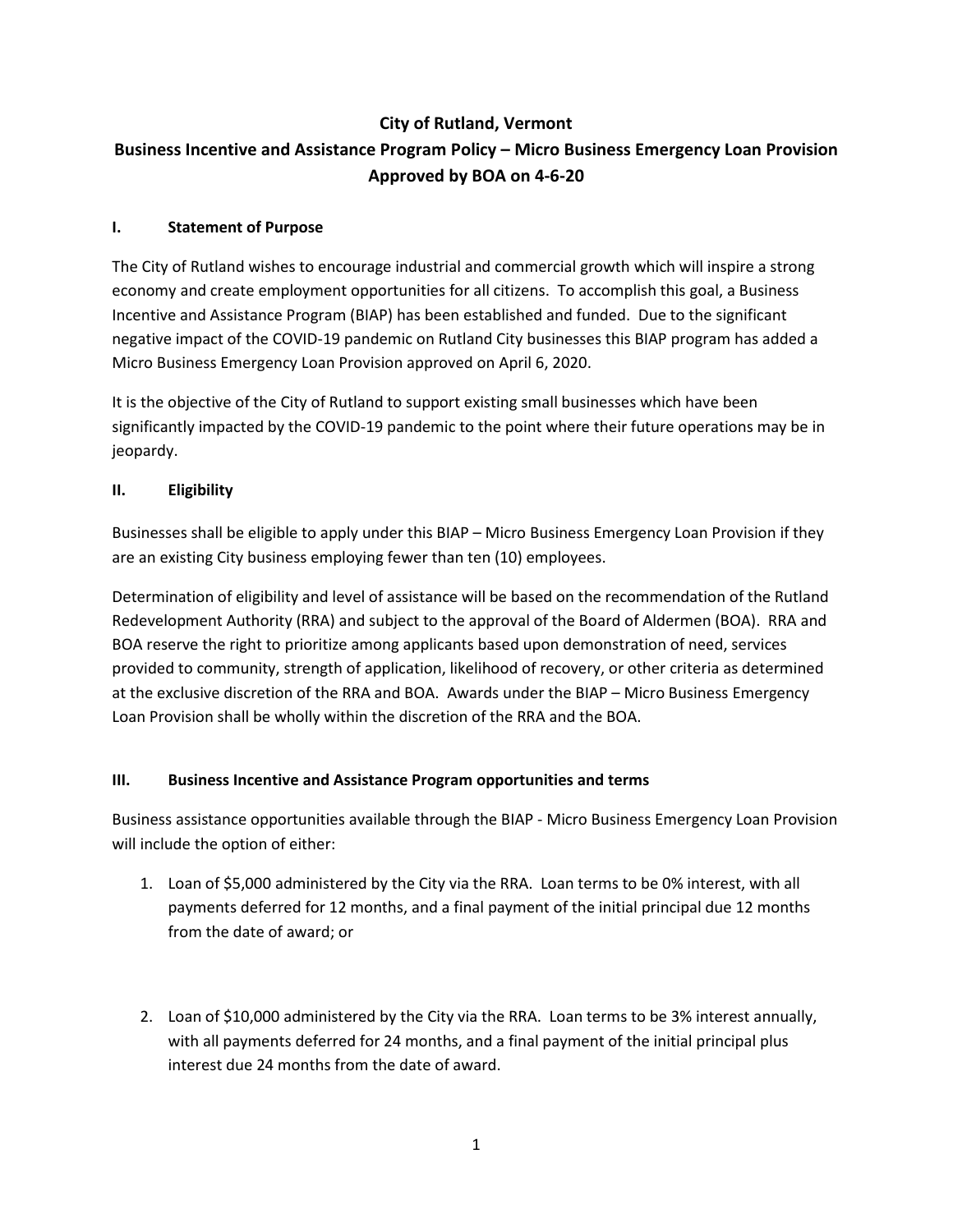Upon BOA approval a formal BIAP agreement will be executed between the City and applicant to clarify in writing the terms of the agreement, and what the City and applicant's future obligations and responsibilities will be.

# **IV. Criteria**

Subject to applicable minimum eligibility requirements set forth in Section II, applications shall be prioritized, and approved or denied, on the basis of whether and the extent to which the Applicant can demonstrate one or more of the following criteria (the "Criteria"):

- 1. That recently imposed business protocols related to the Federal, State, and/or local, COVID-19 pandemic response have created the current business hardship.
- 2. That the current economic climate caused by the COVID-19 pandemic has created the current business hardship.
- 3. That it faces a significant financial need for an immediate emergency loan.
- 4. That this emergency loan will alone, or coupled with other financial sources, sustain the business through the current COVID-19 process and allow a successful outcome and continued business operations; and furthermore, that at the time of the application the Applicant has a good faith, reasonable expectation and intention to repay the loan in accordance with its terms.
- 5. That at the time of application Applicant's business is in good standing with the City of Rutland in relation to taxes, fees, and permits.

## **V. Non-compliance/Termination**

The BIAP- Micro Business Emergency Loan Provision Agreement shall be in writing and shall include all terms necessary to assure the City of the benefits that are the basis for providing incentive/assistance opportunities to the qualifying business.

Should the Applicant fail to comply with the terms and conditions of the Agreement, the City may choose to terminate the Agreement and may require immediate re-payment of any outstanding amounts provided to the defaulting business under this program as well as any associated fees and costs.

## **VI. Application Process**

To be eligible for the financial assistance set forth herein, Applicant shall complete and submit to the RRA a BIAP – Micro Business Emergency Loan Provision Application on a form provided by the RRA. As part of the Application, the applicant shall demonstrate how the proposal meets and/or is consistent with one or more of the Criteria as set forth herein.